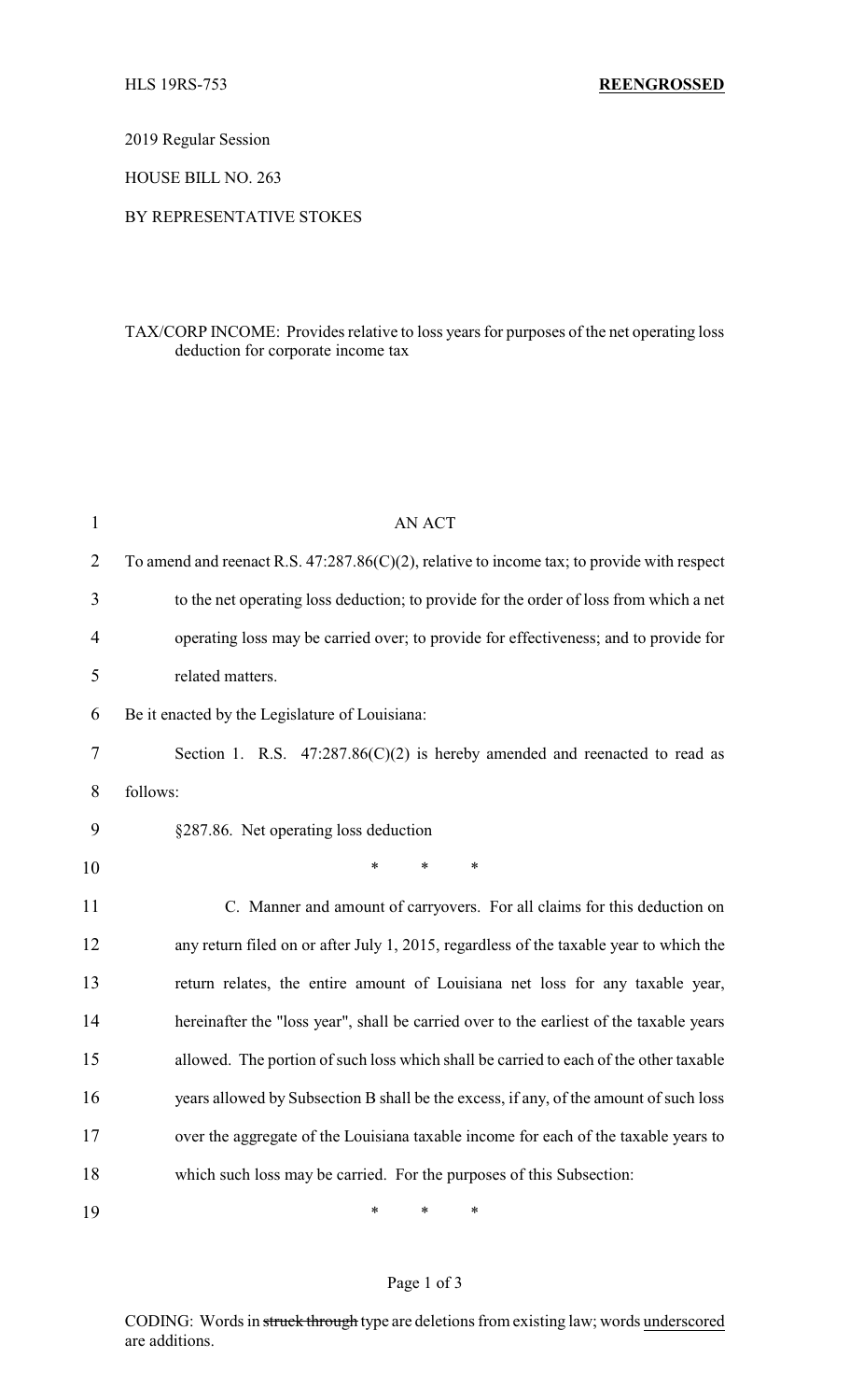| $\mathbf{1}$   | (2) In calculating the aggregate Louisiana taxable incomes in cases where                     |
|----------------|-----------------------------------------------------------------------------------------------|
| $\overline{2}$ | more than one loss year must be taken into account, the various net operating loss            |
| 3              | carryovers to such taxable year are considered to be applied in reduction of                  |
| $\overline{4}$ | Louisiana net income in the order of the taxable years from which such losses are             |
| 5              | carried over, beginning with the loss for the most recent earliest taxable year.              |
| 6              | $\ast$<br>$\ast$<br>$\ast$                                                                    |
| 7              | Section 2. The provisions of this Act shall be applicable to all tax years beginning          |
| 8              | on and after January 1, 2020.                                                                 |
| 9              | Section 3. This Act shall become effective upon signature by the governor or, if not          |
| 10             | signed by the governor, upon expiration of the time for bills to become law without signature |
| 11             | by the governor, as provided by Article III, Section 18 of the Constitution of Louisiana. If  |
| 12             | vetoed by the governor and subsequently approved by the legislature, this Act shall become    |
| 13             | effective on the day following such approval.                                                 |
|                |                                                                                               |

# DIGEST

The digest printed below was prepared by House Legislative Services. It constitutes no part of the legislative instrument. The keyword, one-liner, abstract, and digest do not constitute part of the law or proof or indicia of legislative intent. [R.S. 1:13(B) and 24:177(E)]

| HB 263 Reengrossed | 2019 Regular Session | <b>Stokes</b> |
|--------------------|----------------------|---------------|
|                    |                      |               |

**Abstract:** Provides for the order of loss years from which a net operating loss may be carried over in certain circumstances.

Present law provides for a deduction from corporate income tax for 72% of the amount of net operating loss incurred in La. and authorizes carryforward of excess net operating loss for a period of 20 years.

Present law requires net operating loss to be applied for purposes of reducing La. net income in order of the year of the loss, beginning with the most recent taxable year.

Proposed law changes present law by requiring net operating loss from the earliest taxable year to be applied first.

Applicable for all taxable periods beginning on or after Jan. 1, 2020.

Effective upon signature of governor or lapse of time for gubernatorial action.

(Amends R.S. 47:287.86(C)(2))